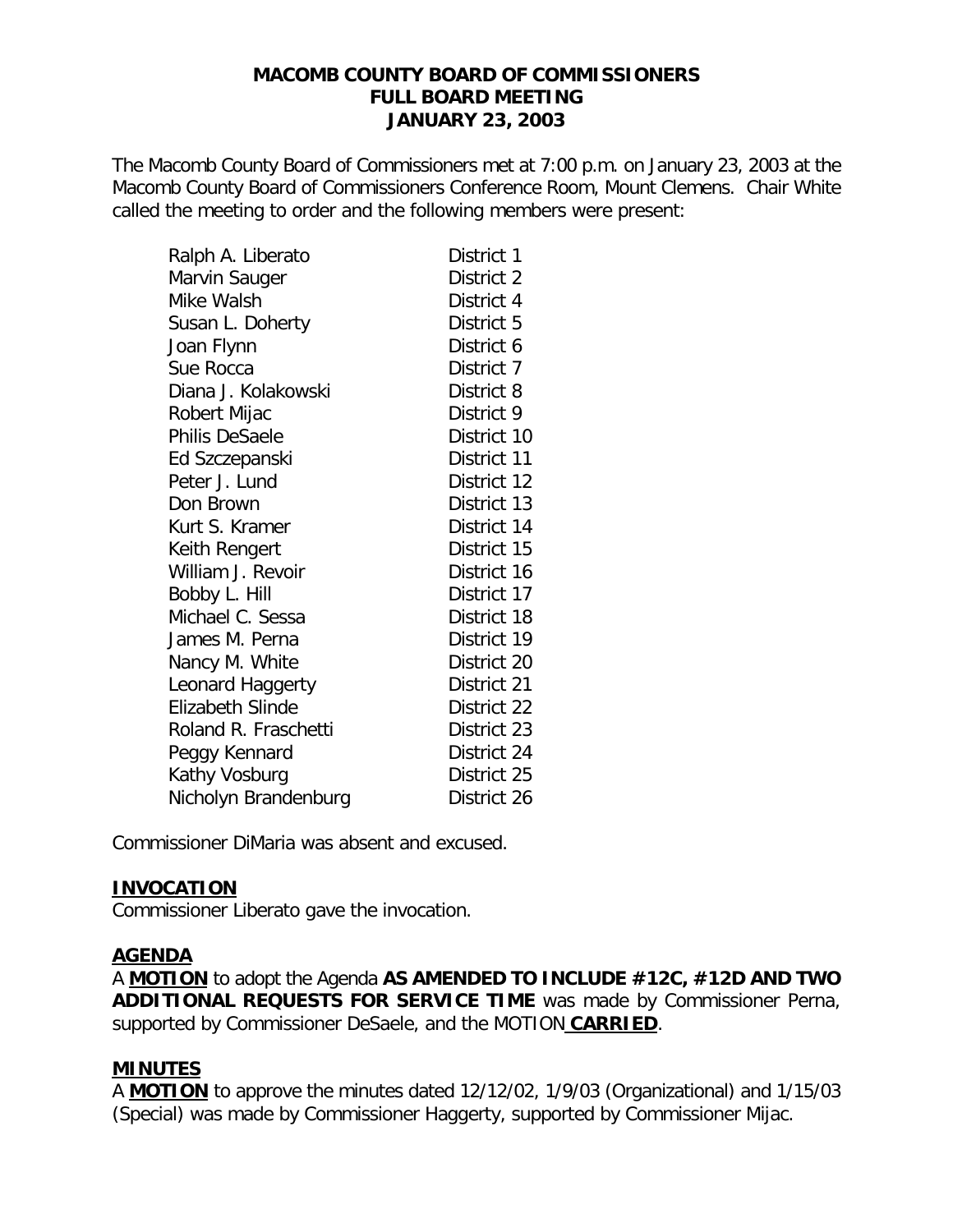MACOMB COUNTY BOARD OF COMMISSIONERS - FULL BOARD January 23, 2003

A **MOTION** to amend the minutes dated 1/15/03 (Special) was made by Commissioner Flynn to include her comments and Commissioner Fraschetti's comments under New Business. Commissioner Fraschetti concurred. There were **NO** objections.

## **THE MOTION CARRIED AS AMENDED.**

### **PUBLIC PARTICIPATION**

### *Joe Lacy, Aramark Inc.*

Indicated the company he works for supplies the food service at Macomb County Jail and would like to meet with the Board of Commissioners to explain their services.

### *Gloria Hallar, 260 Cass, Mt. Clemens*

Believes that the hiring process in Macomb County is unfair.

#### **COMMITTEE REPORTS:** *FINANCE COMMITTEE – January 22, 2003*

The Clerk read the recommendations from the Finance Committee and a **MOTION** was made by Chairperson Revoir, supported by Vice-Chairperson Slinde, to adopt the committee recommendations.

Commissioner Sessa asked to separate Motion #3. There were **NO** objections.

Commissioner Brandenburg asked to separate Motion #2. There were **NO** objections.

A vote was taken on the following:

- 1. APPROVE THE INTER-DEPARTMENTAL LINE ITEM BUDGET ADJUSTMENTS AS SUBMITTED BY THE FINANCE DEPARTMENT.
- 4. CONCUR IN THE RECOMMENDATION OF CORPORATION COUNSEL REGARDING THE CASE OF YATES V MACOMB COUNTY SHERIFF'S DEPARTMENT, ET AL.

### **THE MOTION CARRIED.**

### **SEPARATED MOTION**

2. APPROVE THE MONTHLY BILLS (WITH CORRECTIONS, DELETINS AND/OR ADDENDA) AND AUTHORIZE PAYMENT; FURTHER, TO APPROVE THE PAYROLL IN THE TOTAL AMOUNT OF \$14,185,643.68, WITH NECESSARY MODIFICATIONS TO THE APPROPRIATIONS.

**THE MOTION CARRIED**, with Commissioner Brandenburg voting **NO**.

### **SEPARATED MOTION**

3. APPROVE A CORRECTION TO THE 2002 MACOMB COUNTY APPORTIONMENT REPORT FOR HARRISON TOWNSHIP AS A RESULT OF A SPECIAL ASSESSMENT MILLAGE APPROVED BY THE HARRISON TOWNSHIP BOARD AT IT'S DECEMBER 11, 2002 MEETING.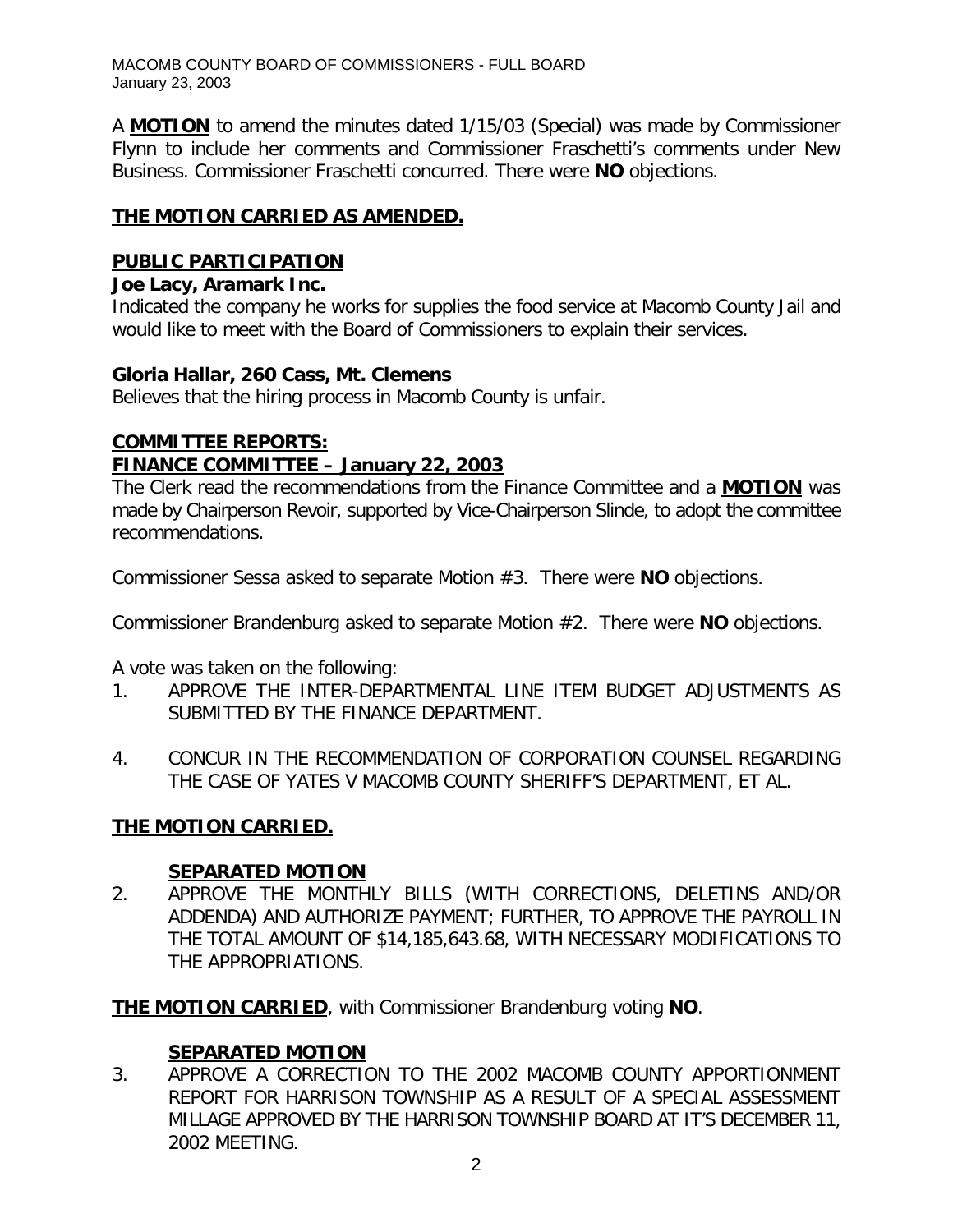THE FOLLOWING **SUBSTITUTE MOTION** was made by Commissioner Sessa, supported by Commissioner Szczepanski.

#### **SUBSTITUTE MOTION**

APPROVE A CORRECTION TO THE 2002 MACOMB COUNTY APPORTIONMENT REPORT FOR HARRISON TOWNSHIP AS A RESULT OF A SPECIAL ASSESSMENT MILLAGE APPROVED BY THE HARRISON TOWNSHIP BOARD AT IT'S DECEMBER 11, 2002 MEETING *SUBJECT TO THE MACOMB COUNTY FINANCE DIRECTOR, DAVID DIEGEL OVERSEEING CORRECTIONS OF THE RECORDS FOR HARRISON TOWNSHIP, L'ANSE CREUSE SCHOOL SYSTEM AND THE 50 MILL REPORT. MORE SPECIFICALLY 1) HARRISON TOWNSHIP IMPOSED PUBLIC ACT 33 ON ITS CITIZENS. THERE WAS NOT AN ELECTION. THE ELECTION DATE MUST BE REMOVED. 2) THE DOCUMENTATION THAT L'ANSE CREUSE SUPPLIED TO THE COUNTY INDICATED (VARIOUS) ELECTIONS. THE ELECTIONS NEED TO BE BROKEN DOWN BY DATE AND 3) THE 50 MILL REPORT HAS A DATE OF AN ELECTION FOR HARRISON TOWNSHIP IN 1960, THAT MUST BE REMOVED.*

#### **THE SUBSTITUTE MOTION CARRIED.**

#### **RESOLUTIONS/TRIBUTES**

A **MOTION** was made by Commissioner Hill, supported by Commissioner Flynn, to adopt the Resolutions and Tributes in their entirety.

| Res. No. 03-03 | Honoring Arthur and Josephine Kubiak $-45$ <sup>th</sup> Wedding Anniversary<br>(offered by Perna; recommended by Finance Committee on 1/22/03)          |
|----------------|----------------------------------------------------------------------------------------------------------------------------------------------------------|
| Res. No. 03-02 | Commending Lieutenant Richard Dabrowski - Retirement from Warren<br>Police Department (offered by Flynn; recommended by Finance<br>Committee on 1/22/03) |
| Res. No. 03-01 | Commending Andrew Clark Bradshaw - Eagle Scout (offered by<br>Kramer, include Brandenburg; recommended by Finance Committee<br>on 1/22/03)               |

#### **THE MOTION CARRIED.**

#### **ITEM WAIVED BY OPERATIONAL SERVICE COMMITTEE CHAIRMAN:**

A **MOTION** was made by Commissioner Hill, supported by Commissioner Doherty to authorize payment of the following invoices:

| <b>Clemens Center Renovation Project</b><br>(Application No. 5)    | The Dailey Co.                        | \$252,239.00 |
|--------------------------------------------------------------------|---------------------------------------|--------------|
| Martha T. Berry Medical Care<br><b>Facility Renovation Project</b> | Edmund London &<br>& Associates, Inc. | 7.831.76     |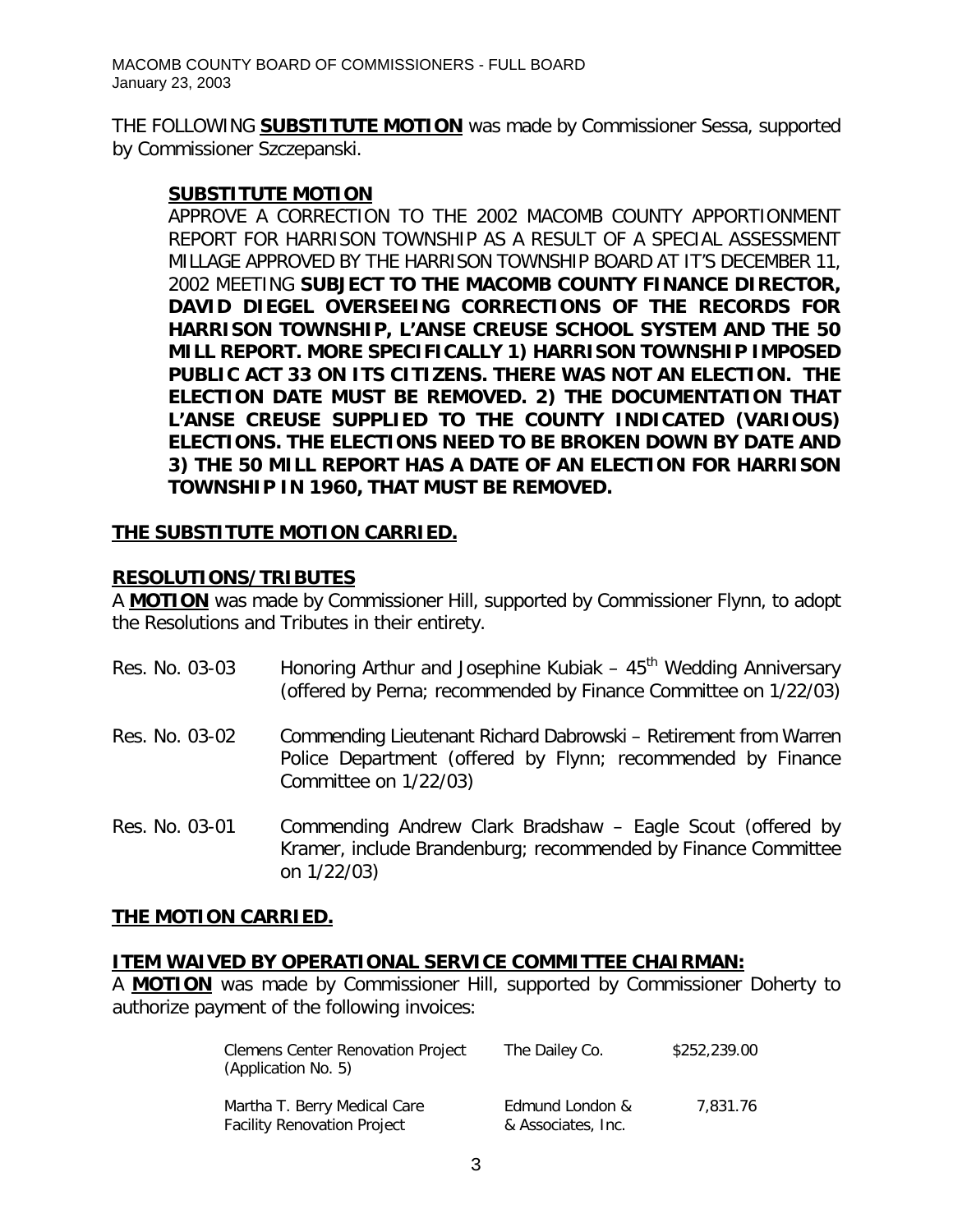| Martha T. Berry Medical Care<br><b>Facility Renovation Project</b> | Ellis Don Michigan,<br>Inc.             | 727,155.87   |
|--------------------------------------------------------------------|-----------------------------------------|--------------|
| <b>Circuit Court Building</b><br>(Application No. 21)              | Project Control<br>Systems, Inc.        | 60,750.00    |
| Youth Home<br>(Application No. 8)                                  | <b>Project Control</b><br>Systems, Inc. | 1.042.990.31 |
| Youth Home<br>(Invoice No. 21458)                                  | Wakely Associates,<br>Inc.              | 10,663.52    |

### **THE MOTION CARRIED.**

#### **ITEM WAIVED BY PERSONNEL COMMITTEE CHAIRMAN:**

A **MOTION** was made by Commissioner Flynn, supported by Commissioner Hill to reconfirm the following vacancies:

- 1. (1) ASSISTANT ASSIGNMENT CLERK CIRCUIT COURT
- 
- 
- 
- 
- 6. (1) ACCOUNTANT FINANCE
- 
- 8. (1) ENVIRONMENTALIST II/III HEALTH
- 9. (1) ENVIRONMENTALIST II/III HEALTH
- 10. (1) PUBLIC HEALTH HURSE II HEALTH
- 11. (1) TYPIST CLERK III HEALTH
- 12. (1) DATABASE ADMINISTRATOR MANAGEMENT INFORMATION
- 13. (1) PROGRAM SPECIALIST MSU EXTENSION
- 
- 
- 16. (1) PROGRAM DEVELOPER/VOLUNTEER SENIOR CITIZEN SERVICES COORDINATOR
- 2. (1) ADOPTION CASEWORKER CIRCUIT COURT FAMILY COURT (JUVENILE DIVISION) 3. (1) PROBATION OFFICER CIRCUIT COURT – FAMILY COURT (JUVENILE DIVISION) 4. (1) ACCOUNT CLERK IV COMMUNITY MENTAL HEALTH 5. (1) THERAPIST II COMMUNITY MENTAL HEALTH 7. (1) DEPUTY COURT CLERK II 42ND DISTRICT COURT DIV. II **SERVICES** 14. (1) ASSOCIATE PLANNER PLANNING & ECONOMIC DEVELOPMENT 15. (1) ASSISTANT PROSECUTOR I PROSECUTING ATTORNEY

#### **THE MOTION CARRIED**.

#### **APPOINTMENTS:**

#### a) **ELECTION SCHEDULING COMMITTEE**

A **MOTION** was made by Commissioner Slinde, supported by Commissioner Hill to reappoint the following members to the Macomb County Election Scheduling Committee (two-year terms):

> Mr. Ronald MacKool, City Clerk (City of Roseville) City Clerk Representative

Mr. Dennis C. Tomlinson, Twp. Clerk (Township of Clinton) Township Clerk Representative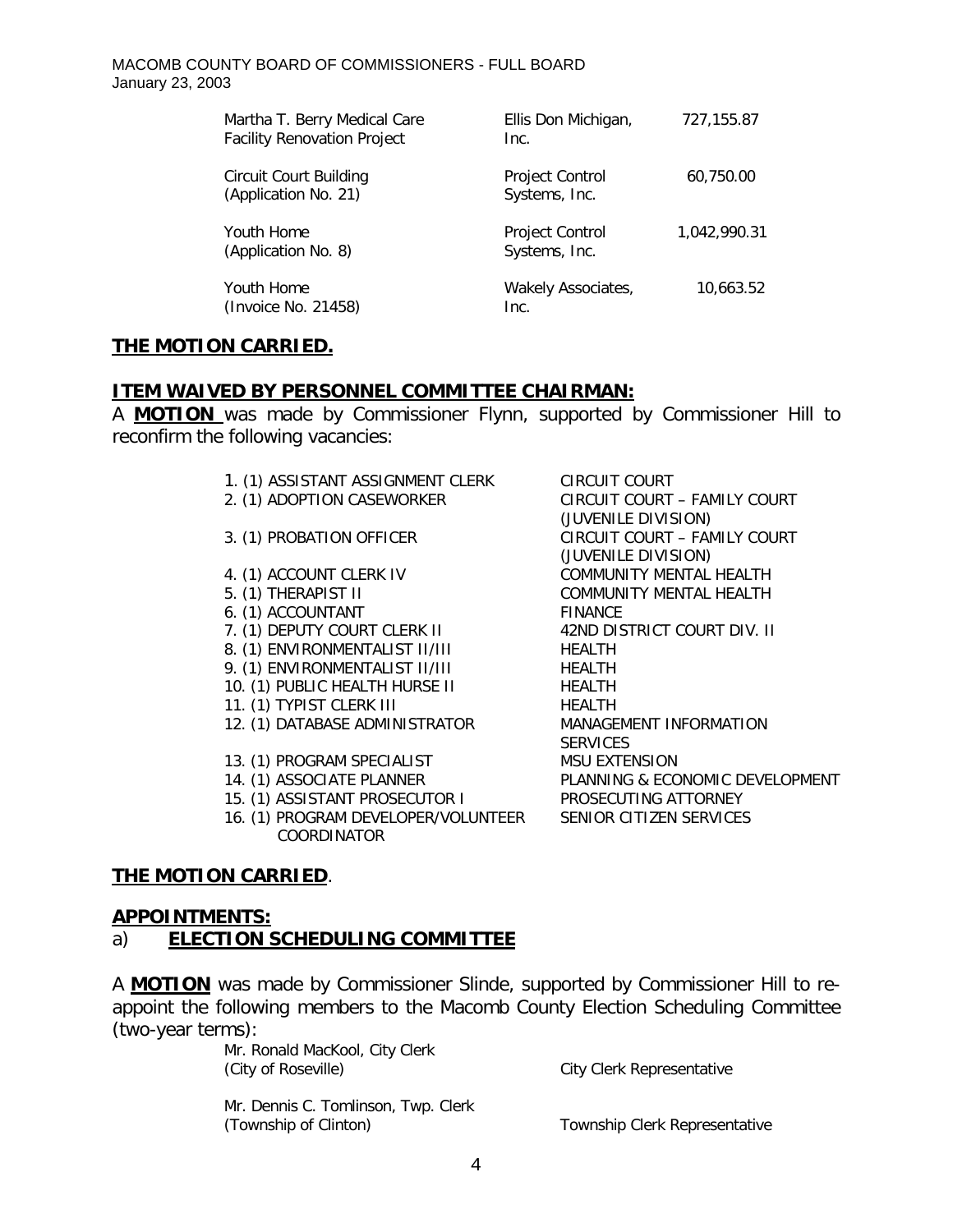Ms. Elsie Ritzenhein, Member (Mount Clemens Community School District) School Board Member Representative

## **THE MOTION CARRIED**.

## b) **RETIREE HEALTH CARE BOARD**

A **MOTION** was made by Commissioner Flynn, supported by Commissioner Slinde to appoint Philis DeSaele and Susan Doherty to the Retiree Health Care Board – Indefinite terms, and the **MOTION CARRIED.** with Commissioner Perna voting **NO**.

# c) **AREA AGENCY ON AGING 1-B**

A **MOTION** was made by Commissioner Hill, supported by Commissioner Slinde to appoint Joan Flynn as Macomb County's representative and Philis DeSaele as the alternate to the Area Agency on Aging 1-B term beginning January 1, 2003, and the **MOTION CARRIED.**

# d) **LOCAL EMERGENCY PLANNING COMMITTEE (LEPC)**

A **MOTION** was made by Commissioner Slinde, support by Commissioner Hill to appoint Susan Toczylowski – Industry Category to the Local Emergency Planning Committee, and the **MOTION CARRIED**.

### **MEETING DATES FOR FEBRUARY – DECEMBER 2003**

A **MOTION** was made by Commissioner Brandenburg, supported by Commissioner Hill to approve meeting dates for February – December, 2003, and the **MOTION CARRIED**.

# **REQUEST TO PURCHASE PREVIOUS SERVICE TIME (4)**

A **MOTION** was made by Commissioner Haggerty, supported by Commissioner Brandenburg to approve purchase of previous service time requested by Margaret Kopytek, Christine Kovich, Eric Michalke and Gregory MacLeod, and the **MOTION CARRIED**.

### **NEW BUSINESS**

Commissioner Szczepanski continues to feel appointments that expired at the end of 2002 should have waited until the new board convened in January. He indicated he spoke with an attorney from MAC who concurred.

Commissioner Sessa stated there are problems with the Road Commission and the personnel there. He feels that the board should reconsider the Road Commission appointments.

Commissioner Walsh concurs that the appointments were rushed through before the new board took their seats in January and agrees with reconsideration of the appointments.

Commissioner Perna objects to prior statements made by fellow commissioners. If there is opposition to the procedure of appointments, they need to go through the Rules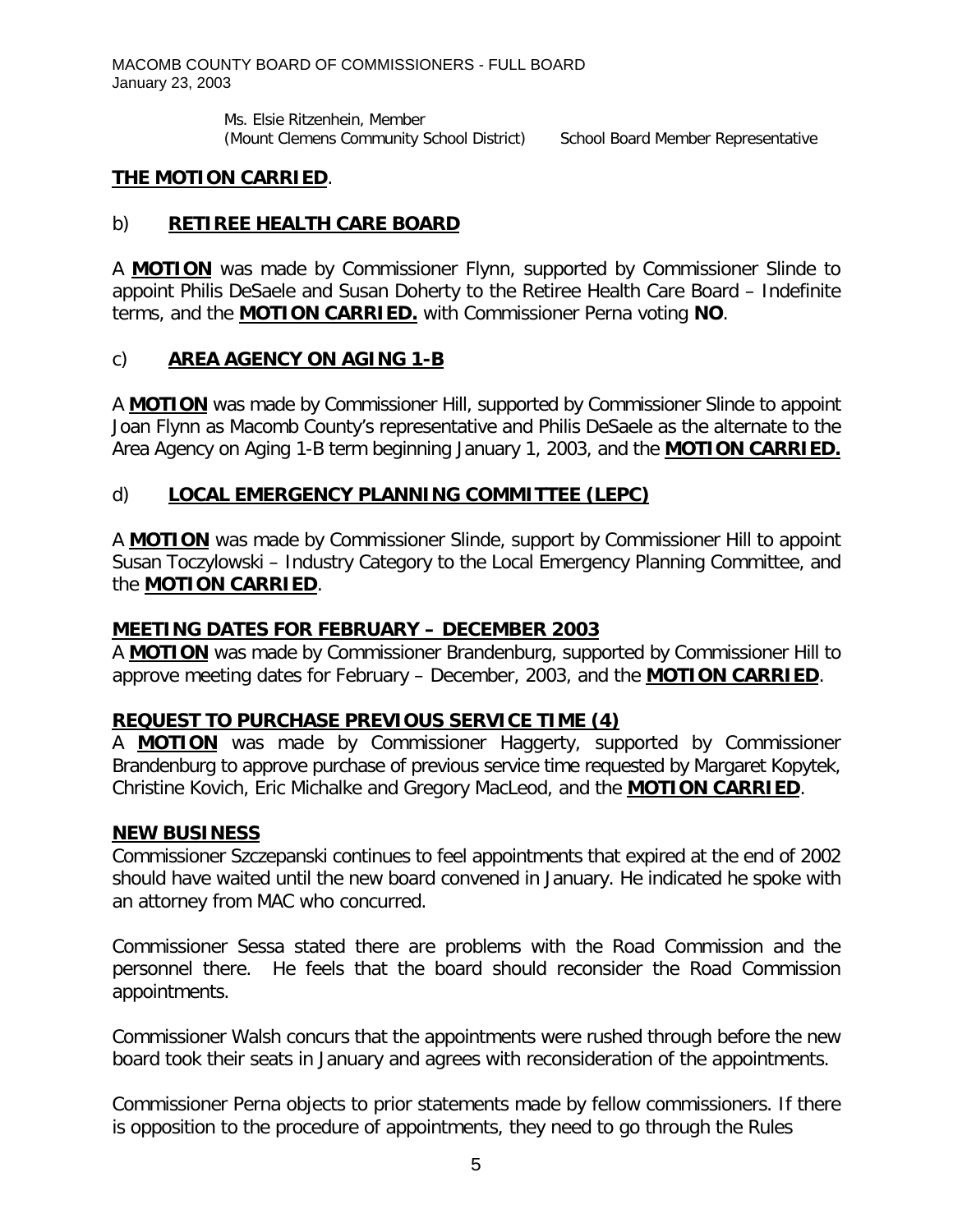Committee.

Commissioner Lund disagrees that the appointments were out of line. He feels that the answer may be to request the Attorney General to render an opinion on the subject. He also feels that the commissioners should look into what it would cost to hire a cable company to broadcast the full board meetings.

Commissioner Doherty indicated she sees merit on both sides of the argument regarding past practice of the appointments. However, she feels it is unfair to judge the newest appointee to the Road Commission by the past practice and behavior of the current Road Commission. She supports the suggestion of sending this issue to the Attorney General for an opinion.

Commissioner DeSaele agrees the board meetings should be broadcast.

Commissioner Kolakowski agrees with Commissioner Szczepanski with regard to the appointment procedure and feels the issue must be resolved. Concurs the meetings should be broadcast on cable television. Suggests the townships and cities could take turns to cover the meetings with the franchise fees that they receive.

Commissioner Flynn complimented M.S.U. Youth Mentor Program.

Commissioner Brandenburg attended the Michigan Works luncheon and tour that was held and feels that county jobs should be placed in their database and posted at their offices.

Commissioner Fraschetti feels the appointments made by the board in December could be made void by the new board. Believes there is an Oakland County case to support his comments.

Commissioner Sessa intends to submit to the Rules Committee that the chairman of the various committees and of the board be the parliamentarian for all actions by these boards subject to their approval. He also indicated if something is not covered by this boards rules, they are to revert back to Roberts Rules of Order.

#### **PUBLIC PARTICIPATION**

None

### **ROLL CALL ATTENDANCE**

| Ralph A. Liberato   | District 1 |
|---------------------|------------|
| Marvin Sauger       | District 2 |
| Mike Walsh          | District 4 |
| Susan L. Doherty    | District 5 |
| Joan Flynn          | District 6 |
| Sue Rocca           | District 7 |
| Diana J. Kolakowski | District 8 |
| Robert Mijac        | District 9 |
|                     |            |